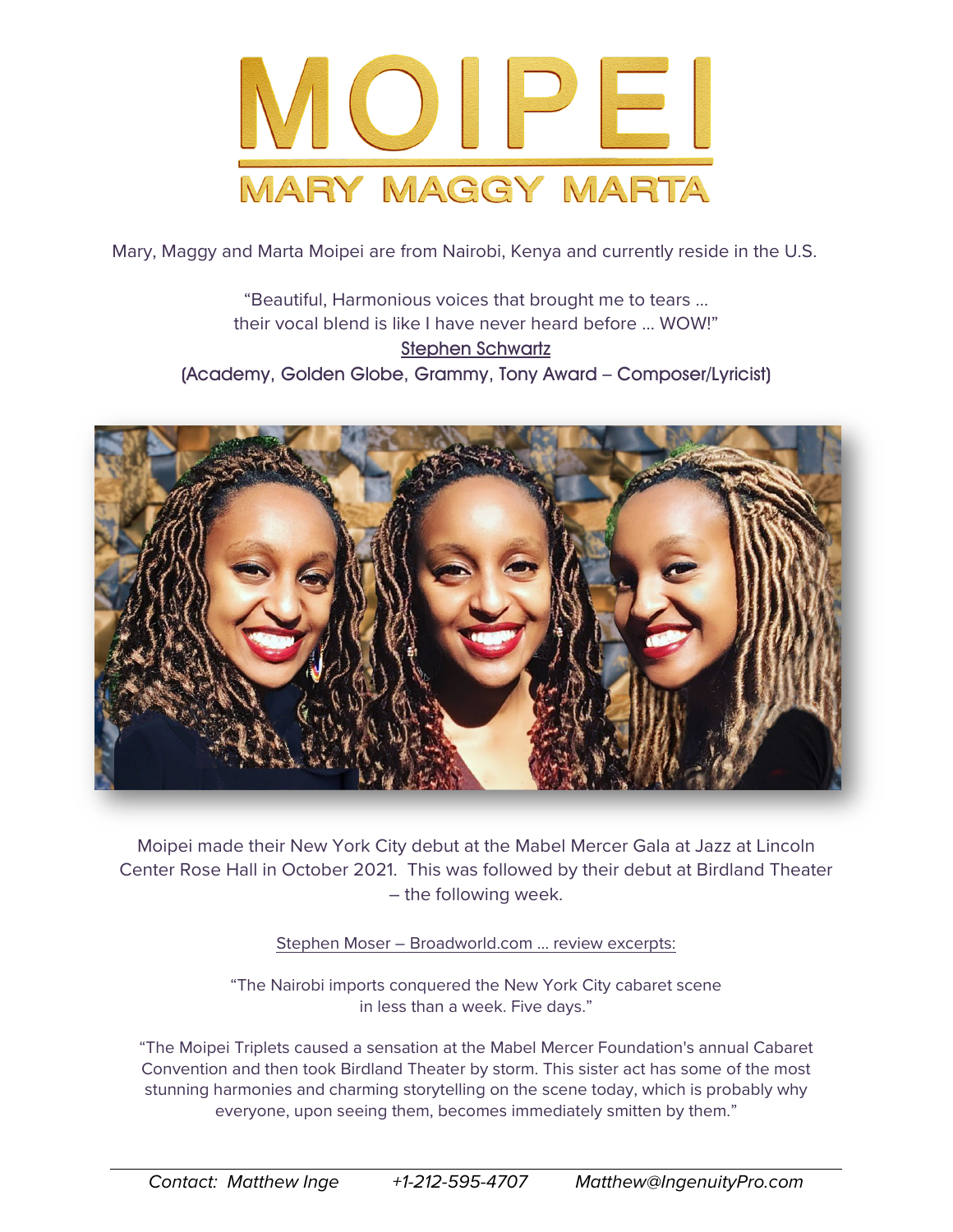"Each of the ladies is possessing of a voice that carries with it a rich, full-bodied, bold sound ..."

"... these voices are rather like a great vintage bevvie, filled with character, uniqueness, texture, and totally intoxicating."

> "Each of the ladies is possessing of a voice that carries with it a rich, full-bodied, bold sound ..."

".. they are beyond reproach - every word, every note, every harmony all have perfect placement and flawless execution."

"... their enchantment, either as singers or as people ... will bewitch all who see and hear them ...'

Their musical journey began in Kenya Music Festival competitions with their sister Serafina. They were awarded 1<sup>st</sup> place honors for four consecutive years.

Their success has enabled them to showcase their talents to national and international audiences, taking part in various cultural festivals and conventions in Tanzania, Uganda, Canada, Venezuela, China and the United States of America.

After a successful tour of South Korea, representing their country during the Young People's Festival (YoPeFe), the sisters, at the age of 12, were appointed Kenya's first ever UNICEF Child Ambassadors. Through their musical talents they championed girl child empowerment, education, and alternative rites of passage.

Their notability grew in the Kenyan musical scene and they were appointed as the Kenyan Musical Ambassadors to attend the Second African Cultural Festival in Caracas, Venezuela. They performed in various historic theatres and opera houses including the Teatro Municipal de Caracas to sold out audiences.

They were awarded the Head of State Commendation (HSC), by the President of Kenya, His Excellency Mwai Kibaki in recognition of their outstanding contribution to the Music Industry and the Nation.

Their album "In the Land of the Lion," won the 2011 Best of Africa category, at the prestigious South Africa Broadcasting Corporation Awards (SABC) held in Durban, South Africa.

The sisters have performed sold-out concerts at the Tobin Center for the Performing Arts, presenting an eclectic mix of their own arrangements of Broadway tunes, jazz hits, sacred pieces and Kenyan folk songs.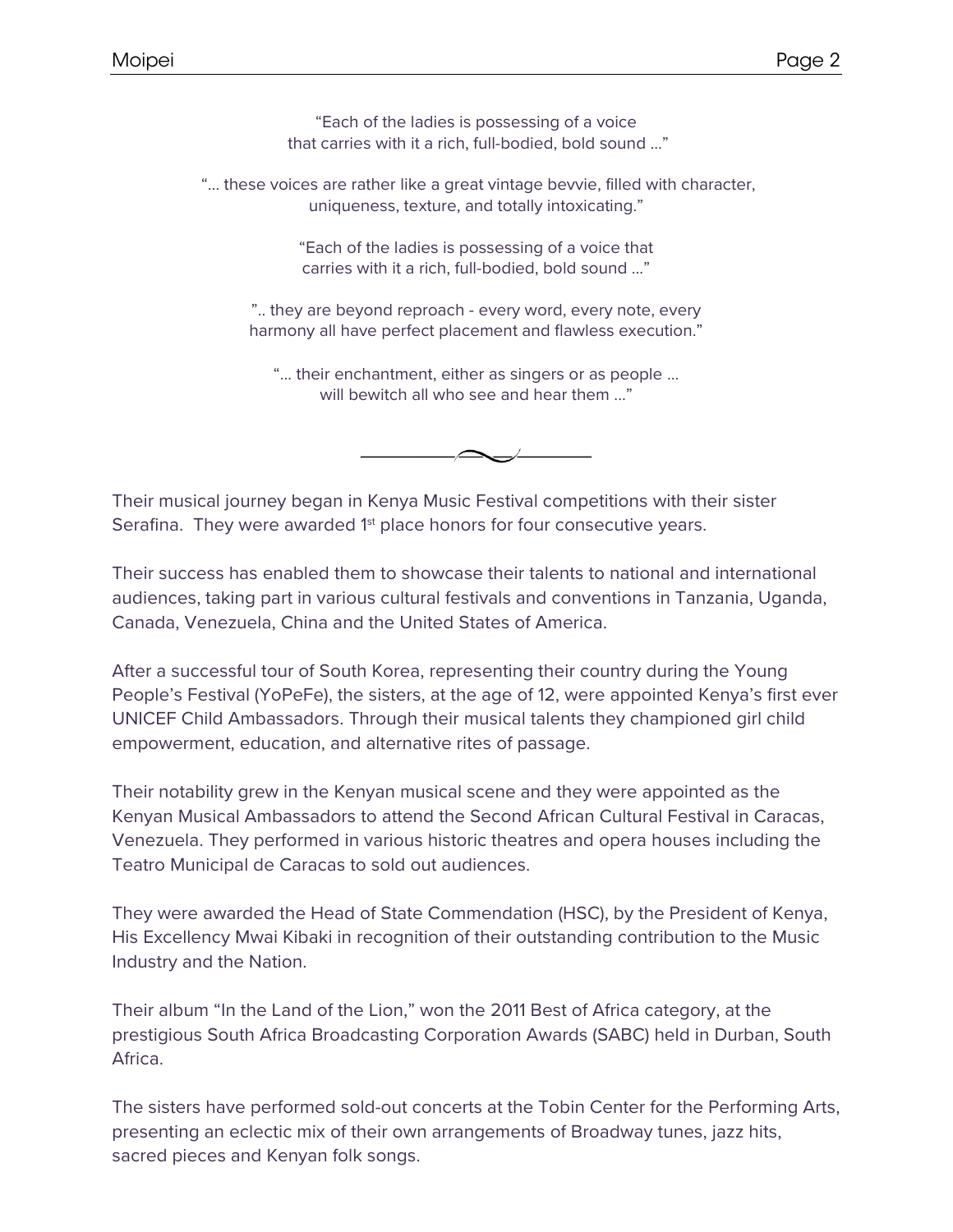In 2017, they were featured in their first professional opera, **Speed Dating Tonight** with the Alamo City Opera company. The composer Michael Ching wrote an original piece for the Triplets titled 'If not now when?'.

Additional highlights include, singing "The Star-Spangled Banner" to thousands of NBA fans at a Spurs Playoff game; presenting a program for the President of Kenya in the iconic Rainbow Room at the Rockefeller Center; and performing with the San Antonio Symphony at their Holiday Pops concert singing an arrangement of 'Let it Snow,' specially commissioned for the trio.

The Triplets opened Amarillo Opera's 2019 "Black History Month" concert series receiving rave reviews for their performance. The trio performed a highly successful onemonth tour of British Columbia, Canada.

Bachelor of Arts in Vocal Performance from St. Mary's University in San Antonio, Texas. Studied independently with Met Opera stars Mary Jane Johnson and Matthew Polenzani.

## **Award, Honors and Distinctions**

- Finalists, National Association of Teachers of Singing (NATS) competition, San Antonio, Texas 2016
- Recipients, full Music Scholarship Award, St. Mary's University, San Antonio, Texas 2014
- Winners, Best of Africa category for their album, 'In the Land of the Lion,' at the prestigious South Africa Broadcasting Corporation Awards (SABC), Durban, South Africa 2011
- Kenyan musical ambassadors at the Second African Cultural Festival, Caracas, Venezuela 2007
- Awarded Head of State Commendation (HSC), by His Excellency, President Mwai Kibaki, Nairobi, Kenya 2007
- Winners of the highly competitive Kenya Music Festival Competition in the Solo, Duet, and Trio Categories five consecutive years 2002 – 2007
- Young People's Festival (YoPeFe), Seoul, South Korea Voted Best Performers on opening night. This performance led to their appointment as Kenya's first ever UNICEF Child Ambassadors 2006
- •

## **Past Performance Venues Include:**

- Kenya National Theatre, Nairobi, Kenya
- Kenya International Conference Center, Nairobi
- Waterfront Centre, Vancouver, BC
- Teatro Municipal de Caracas, Venezuela
- International Expo Center, Nanjing, China
- Durban International Conference Center, Durban, South Africa
- Fowler Arts Center, Arkansas State University
- Blanche Touhill Center for the Performing Arts, St. Louis, Missouri